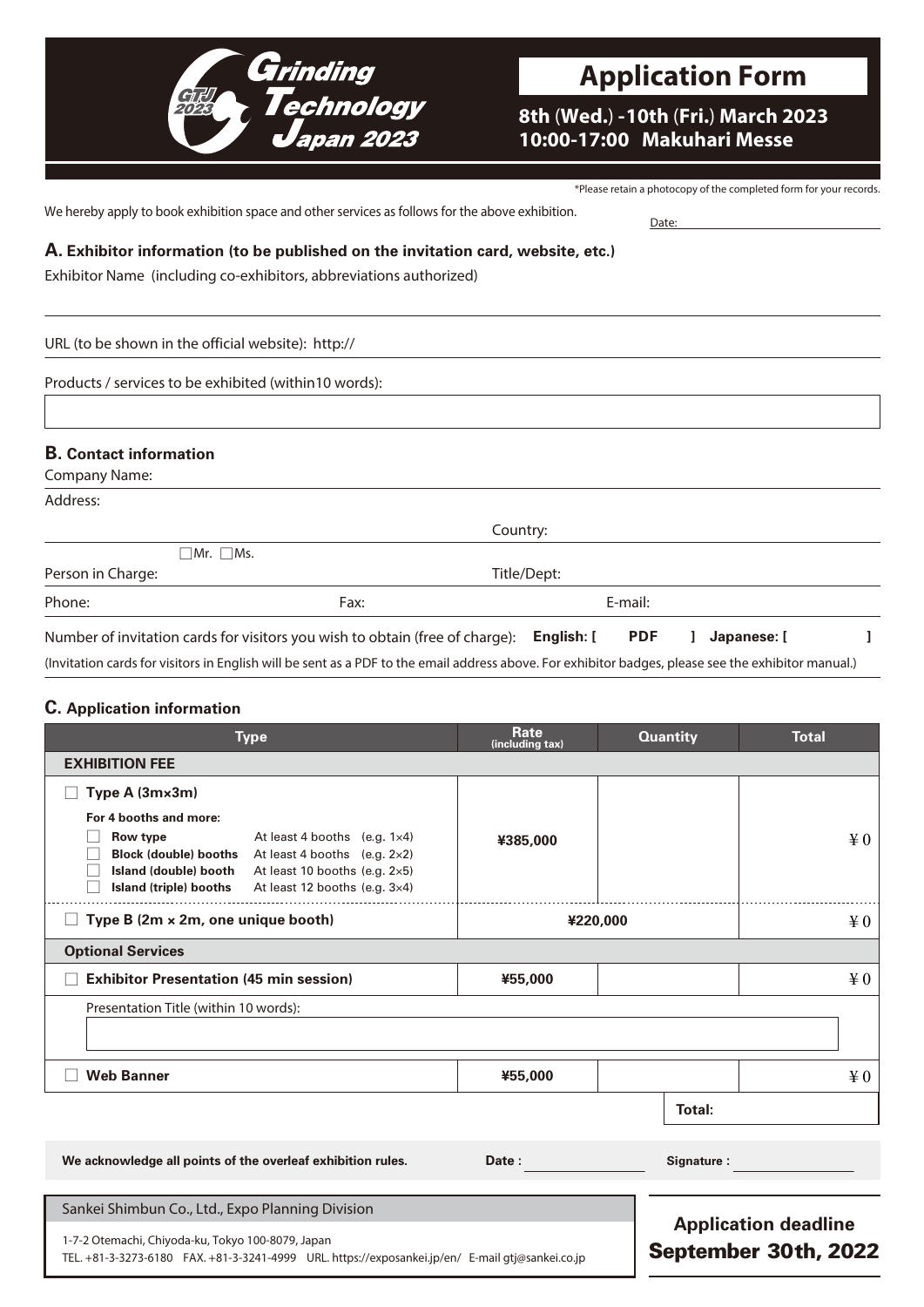# **Grinding Technology Japan 2023 Exhibition Rules**

Persons who will attend the exhibition described in the title (hereinafter referred to as the "Exhibition") (including those who apply therefor; hereinafter referred to as "Exhibitor(s)") shall exhibit their works in accordance with the terms and conditions provided for in these Exhibition Rules (hereinafter referred to as the "Rules").

## Article 1 Exhibition Contract and Right to Use Booth

- (1) Exhibitors shall, when wishing to attend the Exhibition, send the "Exhibition Application Form" separately prescribed by the Exhibition organizer after filling out the necessary matters.
- (2) The organizer shall send an "invoice" for the exhibition fee after confirming and approving the matters stated in the "Exhibition Application Form" to **Exhibitors**
- (3) The "Exhibition Contract" shall be deemed to have been formed by the organizer's dispatching an "invoice" to an Exhibitor; provided, however, that until the Exhibitor completes payment of the full amount of the exhibition fee in accordance with Article 4 of these Rules within the specified period set forth in the "invoice", the right to use the Exhibitor's booth shall not become effective.

## Article 2 Compliance with Regulations

- (1) Exhibitors shall agree to comply with not only these Rules but also any other regulations stipulated by the organizer pertaining to the Exhibition (including matters stated in the application requirements attached to the Exhibition Application Form and the Exhibitor Manual (hereinafter collectively referred to as "Manual, etc."). Exhibitors shall take it that matters stipulated in the Exhibition Contract are intended to protect benefits of the Exhibition and cooperate for the execution thereof.
- (2) The "Exhibition Contract" shall consist of these Rules and Manual, etc. provided for in the preceding paragraph. If any provision that differs between these Rules and Manual, etc. is stipulated, the provision of these Rules shall apply in priority to Manual, etc., unless otherwise provided for in the Manual, etc.

## Article 3 Refusal of Exhibition Application

The organizer shall, if it determines an Exhibitor or the exhibits scheduled to exhibit at the Exhibition are not suitable for the objective of the Exhibition or exhibit targets (including cases where it falls or is possible to fall under each item of Paragraph 4, Article 13 and cases where it falls or is possible to fall under Item (vi) of Paragraph 1, Article 19 hereof), have the right to refuse the application for exhibition. The organizer shall not be obligated to explain the reason for refusal.

## Article 4 Billing and Payment of Exhibition Fee

- (1) When the "Exhibition Contract" is formed pursuant to Article 1, an Exhibitor shall pay the full amount of the exhibition fee by transfer to the bank account designated by the organizer no later than the due date set forth in the "invoice" (payment by a bill is not acceptable). The transfer charge shall be borne by the Exhibitor.
- (2) If an Exhibitor fails to pay the full amount of the exhibition fee by the due date set forth in the "invoice", the organizer may deem that the relevant Exhibition Contract has been cancelled and in such a case, the organizer may bill the Exhibitor for cancellation charge in accordance with Article 5 hereof.

## Article 5 Cancellation after Exhibition Application and Cancellation Charge

- (1) After an Exhibitor completed the application for exhibition, cancellation or change of the Exhibition Contract by the Exhibitor shall not be permitted except for cases where it is caused by reasons attributable to the organizer.
- (2) Notwithstanding the preceding paragraph, if an Exhibitor desires to cancel or change the Exhibition Contract, it shall send a written cancellation notice clearly stating the reason therefor to the organizer, and shall immediately pay the following cancellation charge to the organizer according to the date of receipt of the notice by the organizer (hereinafter referred to as the "Reference Date"). At the time when the Exhibitor has paid the cancellation charge, the Exhibition Contract between the organizer and the Exhibitor shall be deemed to have been cancelled.

<Cancellation Charge according to the Reference Date> From September 30, 2022 : 100% of the exhibition fee\* \*Additional services included

- (3) If the Exhibitor has already paid the organizer the whole or part of the exhibition fee at the time when it provided the cancellation notice pursuant to the preceding paragraph, the cancellation charge provided for in the preceding paragraph shall be appropriated from the exhibition fee already paid. If there is a balance after appropriation, the organizer will refund the Exhibitor the balance by the method and date it prescribes. If the exhibition fee already paid to the organizer is below the cancellation charge, the Exhibitor shall immediately pay the organizer the difference, or if the Exhibitor has not paid any exhibition fee, pay the full amount of the cancellation charge.
- (4) If the Exhibitor fails to pay the organizer the cancellation charge or the difference provided for in the "proviso" of latter part of the preceding paragraph within two (2) weeks from the cancellation notice, the cancellation charge shall be 100% of the entire amount of the exhibition fee, regardless of the Reference Date of the cancellation charge provided for in Paragraph 2.

## Article 6 Expenses included in Exhibition Fee

The following expenses and consideration for the grant of rights shall be included in the exhibition fee.

Right to use exhibit booth space/construction cost for partition wall (back wall and side wall when there is an adjacent booth)/preparation cost for articles provided to visitors (visitor invitation (invitation ticket) and posters, etc.) and right to use the quantity allocated by the organizer/right to post company name on the list of Exhibitors and right to post Exhibitor information on the official website of the Exhibition/construction cost and maintenance expenses of common facilities at the Exhibition hall (hereinafter simply referred to as the "Hall") and the right to use them/planning, operation and safety control of overall exhibition and security costs

#### Article 7 Expenses not Included in Exhibition Fee

The following expenses shall not be included in the exhibition fee. Expenses necessary for decorations of the company booth, setting of exhibits, including carry-in and out, and operating expenses/construction cost to use electricity, gas, water and other utility in the company booth and usage fee therefor/construction cost when setting up communication line in the company booth and the usage fee therefor/leased equipment usage fee/ any and all compensation expenses of damages, if an accident arises during carry-in or out work or exhibition demonstration/indemnification expenses associated with damage of the Hall facilities, equipment and exhibits of other Exhibitors, etc./insurance premium taken out for the company's exhibits, etc./ repair cost of exhibition decoration, etc. based on laws and regulations or the Exhibitor Manual/any other expenses which are not included in the expense items of the exhibition fee stipulated in Article 6

#### Article 8 Booth Shape

As for the shape of booth, the number of booths according to the scale of an Exhibitor's exhibition is specified basically. Exhibitors shall submit an application after selecting and deciding the number of booths and the shape of booth in accordance with the following (i) and (ii); however, the organizer shall have the right to change the number of booths or shape of booth, whether before or after the formation of the Exhibition Contract, considering the overall Hall composition.

- (i) Shape of booth/layout not acceptable:
- L-shaped booth, layout with 3 sides facing aisles in a single booth, or booth layout across the aisle by one company
- (ii) Partition wall

If there is an adjacent booth, partition wall (side wall/back wall) will be set up on the boundary at the cost of the organizer. No partition wall will be set if there is no adjacent booth.

#### Article 9 Decision of Booth Position

- (1) The organizer will decide the allocation for the position of booth, and prepare and notify each company of the booth allocation map.
- (2) Exhibitors shall agree in advance that the organizer may change the position of an Exhibitor's booth as necessary even after it has decided the allocation.

Please turn over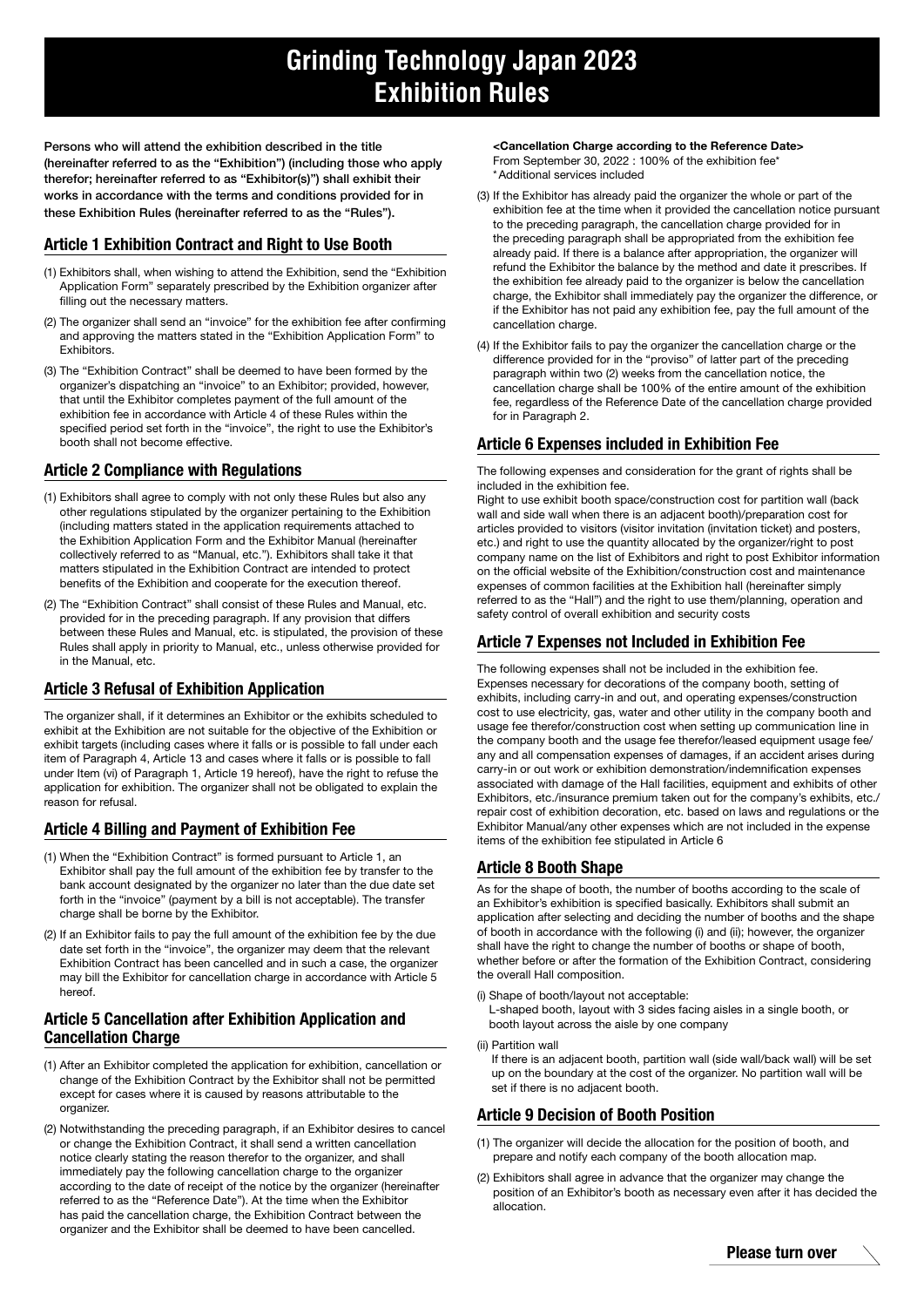## Article 10 Prohibition of Sublease, etc. of Booths

Exhibitors shall be prohibited from selling/purchasing, subleasing, assigning, lending or exchanging mutually with a third party or another Exhibitor its booth allocated to the Exhibitor, wholly or in part, without the prior written permission of the organizer.

## Article 11 Handling of Joint Exhibition

If two (2) or more companies jointly apply for exhibit, one (1) representing company (hereinafter referred to as the "Representative Exhibitor") shall make an application and notify the organizer of the company names/ contact names of joint exhibitor(s) at the time of application, etc. Please note that contacting or articles provided to visitors will be sent only to the Representative Exhibitor; however, with respect to posting of the list of Exhibitors or Exhibitors' information on the official Website or articles provided to visitors, the joint exhibitor(s) will be handled in the same manner as the Representative Exhibitor. The Representative Exhibitor shall cause the joint exhibitor(s) to comply with the Exhibition Contract. The Representative Exhibitor and the joint exhibitor(s) shall be obligated to jointly and severally perform obligations of Exhibitors provided for in the Exhibition Contract.

## Article 12 Installation and Removal of Exhibits, etc.

- (1) Exhibitors shall strictly observe the date and time notified by the organizer for carry-in to the Hall and installation of exhibits; however, installation of exhibits in the booths shall be completed no later than the day before the opening of the exhibition. If an Exhibitor has not started installing its booth by 17:00 the day before the opening and without notice, the organizer shall have the right to use such booth by the method deemed appropriate by the organizer regarding that the Exhibitor has withdrawn an intention to exhibit. In doing so, the organizer will not refund any exhibition fee in accordance with Article 5 deeming that the Exhibitor has cancelled the Exhibition Contract as of that date.
- (2) Exhibitors shall continuously exhibit and conduct sales activities during the business hours through the Exhibition period.
- (3) Exhibitors shall agree that they will not, at places adjacent to other booths, build its booth by the method that may interfere with the adjacent booths in any manner.
- (4) Exhibitors shall start the work for carry-out, transfer or carry-in of exhibits, etc. during the exhibition period after obtaining the organizer's approval.
- (5) Exhibitors shall be responsible for removing exhibits and decorations, etc. in the booths by the time specified by the organizer in the Exhibitor Manual. With respect to any goods or items left in the booth, the organizer will remove them and bill the Exhibitor for the expenses required for the removal, deeming that the Exhibitor has waived the ownership thereof.

## Article 13 Use of Exhibition Hall

- (1) Exhibitors shall engage in operation with making efforts not to hinder activities of other Exhibitors and visitors, and when instructed by the organizer, they shall act in compliance with the instruction.
- (2) Demonstration or other advertising and sales activities shall be allowed only in the company's booth. Each Exhibitor shall have responsibility to keep nearby aisles from being crowded because of its demonstration or advertising activities.
- (3) If an Exhibitor serves food and drink in its booth, it shall pay its most careful attention for procurement and provision of the merchandise as well as procurement, storage, cooking and provision, etc. of raw materials. The Exhibitor shall, in accordance with the Exhibitor Manual separately prescribed by the organizer, take optimum measures to prevent food poisoning, contamination by foreign materials or any other results that would be harmful to humans.
- (4) If an Exhibitor conducts or is liable to conduct an act that falls under the following matters, the organizer shall have the authority to restrict/remove it, or change the booth position, exclude from the Hall or refuse entry to the Hall against the Exhibitor at the organizer's judgment. Additionally, Exhibitors shall agree to immediately respond thereto in accordance with the organizer's instruction and request. In such a case, the organizer will not assume any responsibility to the Exhibitor, including refund of the exhibition fee or compensation of damage, etc.
	- (i) Exhibition/demonstration or other advertising and sales activities which are determined inappropriate for the objective of the Exhibition or exhibit targets
	- (ii) Exhibition of exhibits which infringe or threaten to infringe on a third party's intellectual property right or its application, or exhibition of exhibits which imitate, copy or threaten to imitate, copy the product's model/design which have already been publicized/exhibited publicly or have been commercially marketed before the start of the Exhibition

(iii) Acts which may be obstacle to operation/hall maintenance/

management/maintenance of order of the Exhibition, such as acts which violate or threaten to violate the fire protection regulations

- (iv) Cases where sound/odor/light/vibration will arise in exhibition/ demonstration/other advertising and sales activities of exhibits or cases where complaints may be raised by other Exhibitors and visitors
- (v) Acts which mislead visitors such as putting false or excessive indication relating to exhibits
- (vi) Religious activities, political activities or any other acts recognized to be intended to disseminate specific thoughts or beliefs
- (vii) Any other acts similar to the preceding items, which are deemed inappropriate by the organizer

## Article 14 Duty to Cooperate

- (1) Exhibitors shall comply with requirements made by the organizer concerning provision of goods, portfolios, product information or comments necessary for holding the Exhibition and any other cooperation.
- (2) Exhibitors shall permit the organizer or the organizer's designee to use photos shot at the Exhibition, videos or other data on printing media, publications, Internet or TV broadcasting, etc. for PR purposes.

#### Article 15 Handling of Personal Information

- (1) The organizer and Exhibitors shall comply with applicable laws and regulations/rules, including the Personal Information Protection Act and the Guidelines of Personal Information Protection Commission, when they handle "personal information" in performing the Exhibition Contract.
- (2) Exhibitors must, if they provide "personal information" acquired through exhibition, etc. to a third party, obtain the consent of the principal of such "personal information." In the event a dispute, etc. arises with the principal of "personal information" acquired through exhibition, etc., the Exhibitor shall resolve the dispute at its expense and on its own responsibility, whereas the organizer will take no responsibility for the dispute.
- (3) The organizer shall properly manage "personal information" obtained from Exhibitors/visitors or by holding the Exhibition, based on the organizer's Personal Information Protection Policy. The organizer shall be entitled to provide the Exhibition operation cooperators (foundation work, electricity and PR, etc.) with Exhibitors' "personal information." Furthermore, the organizer may use it for communication/announcement concerning the Exhibition and other businesses conducted by the organizer.

## Article 16 Compensation for Damages

- (1) The organizer shall pay its most careful attention for management/ maintenance of entire Hall by allocating security guards and so forth. The organizer will not be liable for any losses/damages incurred by Exhibitors or third parties including visitors, for whatever reasons such as fire or theft, except for cases where they are caused by reason attributable to the organizer.
- (2) If an Exhibitor inflicts damage on the Hall or Hall facilities, or other Exhibitors and visitors, etc. due to the exhibition and activities in its booth, the Exhibitor (including Exhibitors' related persons such as visitors to the booth) shall take the full responsibility for the damage, regardless of whether there was a negligence of the Exhibitor or not, and the organizer will not be obligated to compensate therefor.
- (3) In the event damages are caused to the organizer due to reasons attributable to an Exhibitor, the Exhibitor shall compensate for the damages
- (4) The organizer will not be responsible for any accidental typographical errors in the Exhibition media materials or data, etc.

## Article 17 Insurance

The organizer recommends Exhibitors to take out non-life/accident insurance for those deemed necessary during the period from the start of carrying exhibits into the Hall to removal.

#### Article 18 Postponement/Cancellation of Exhibition

(1) If the organizer determines it difficult to hold the Exhibition due to acts of God, epidemics (including widespread epidemic of infectious disease and regional epidemic near the Exhibition Hall), serious failure of social infrastructure (including electricity, communication and traffic facilities), terrorisms, exercise of public power or any other force majeure, the organizer may determine to postpose or cancel the Exhibition (including cancellation and temporary suspension during the Exhibition period; the same shall apply in this article).